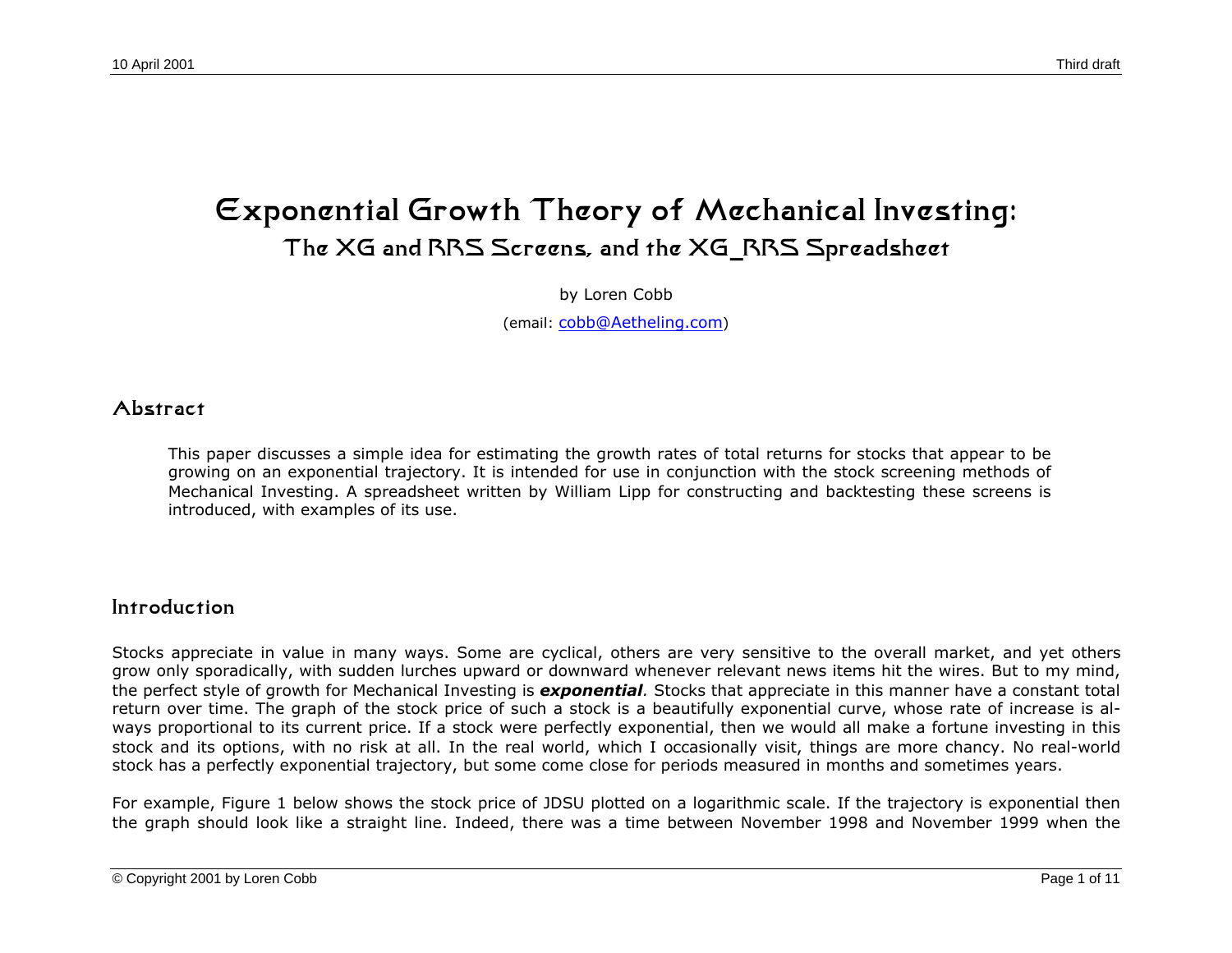graph was remarkably linear. This is when people made a lot of money investing in JDSU and its options. It's intriguing to observe that now, in June of 2000, JDSU has returned to its projected line of exponential growth, after having been influenced by the infamous "internet bubble."



**Figure 1**: The split-adjusted stock price of JDSU on a logarithmic scale, over the last two years.

Now let's focus on the fluctuations. The day-to-day *increases* in log(Price) for a stock make a series of numbers that is of interest because it is nicely behaved, in the sense that the data are close to normally distributed. The mean of this series of numbers is the average daily gain in log(Price), while the standard deviation is a measure called the historical volatility of the stock. These two statistics, μ and respectively, are used to make the projections on which the Exponential Growth screens are based.

Since  $\mu$  is the mean daily change in log(Price), the expected daily return is exp[ $\mu$ ]. Over t days it will be exp[ $\mu$ t]. To convert this to a growth percentage, subtract one and multiply by 100. But this is only the expected gain. What about its variation? As a rule of thumb, two-thirds of the time the daily gain will be in the range between  $exp[\mu - \lambda]$  and  $exp[\mu + \lambda]$ . This is why we calculated . The range exp[μ ± ] is sometimes called the *one-sigma range*. (For those unfamiliar with the notation, exp[x] is just another way of writing  $e^x$ ).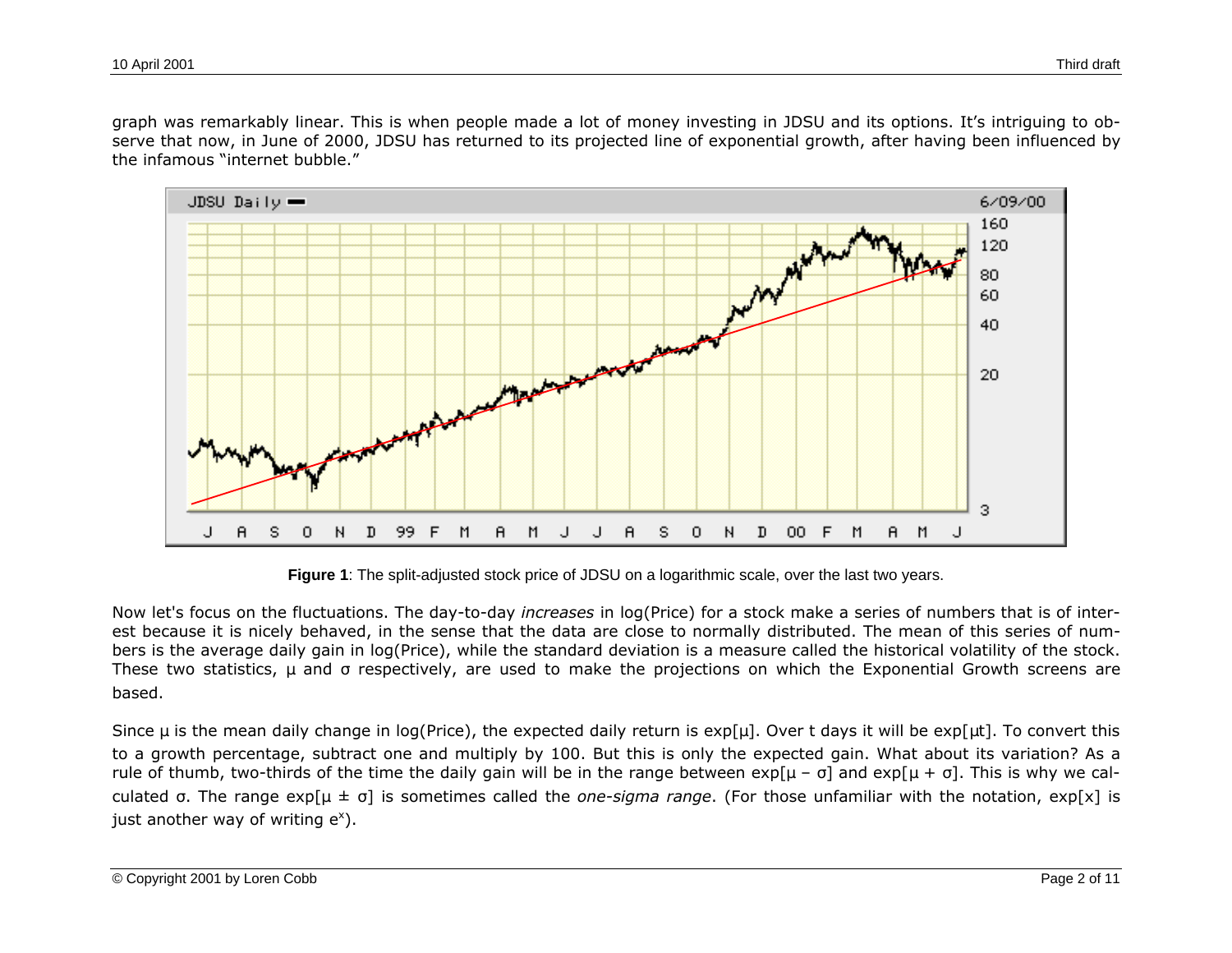

**Figure 2**: Expected growth (green) and the one-sigma bands (red and blue) for JDSU, from 23 April 1999. These projections are based on six months of prior data. Unlike the previous figure, which was shown on a logarithmic scale, the stock price of JDSU (split-adjusted) is graphed here on a rectilinear scale.

To project the range further into the future, we need one additional fact about random time series. When we add two independent random increments together, as we must to project two days ahead, the standard deviation of the sum is **not** 2 . In-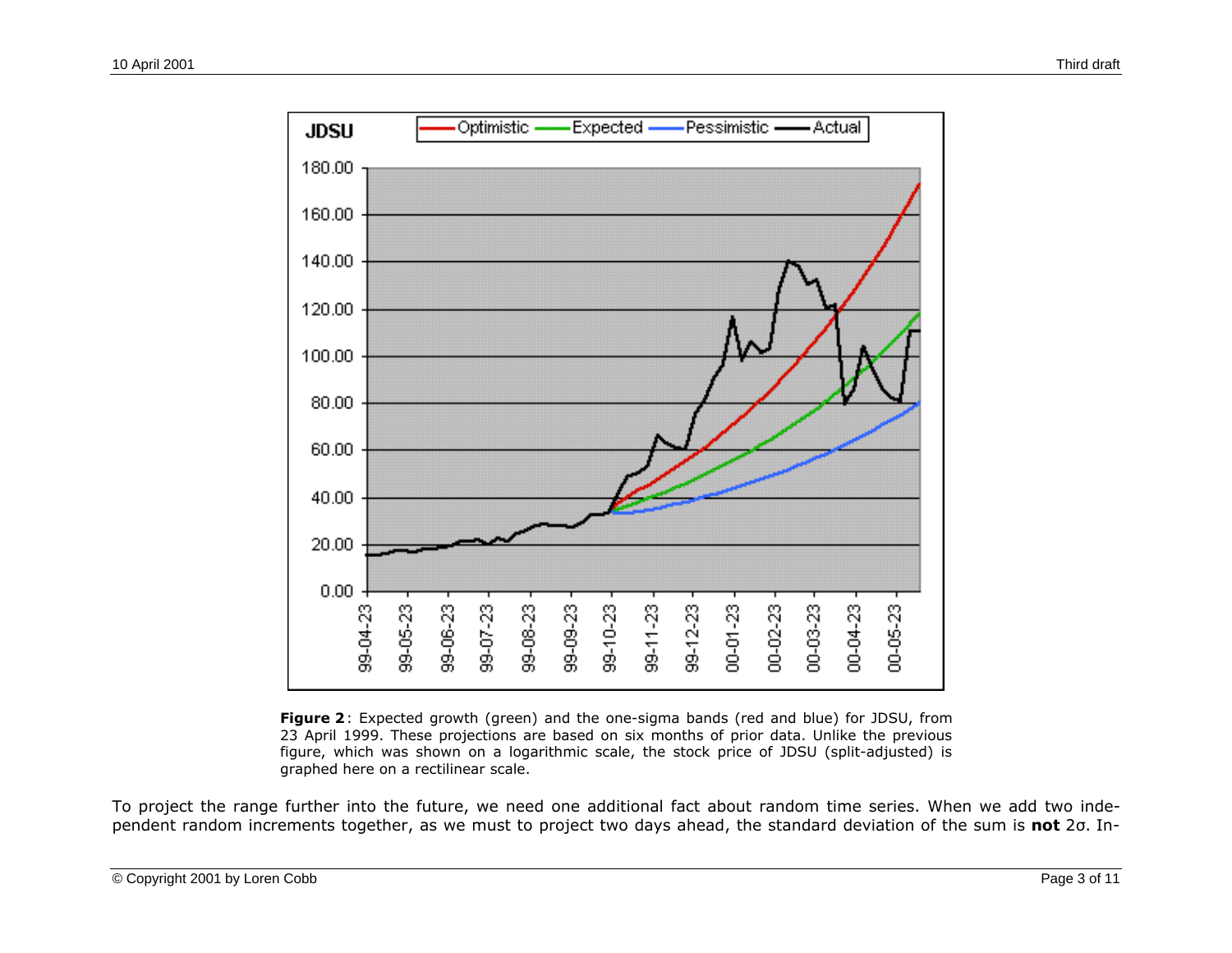stead, it is  $\sim$  2. In general, when we add t independent random increments, for example to project t days into the future, then the standard deviation of the sum of the t increments is t. Therefore, the one-sigma range for the return of our stock after t days will be between exp[ $\mu$ t –  $\tau$ ] and exp[ $\mu$ t +  $\tau$ ]. Again, to convert these into growth percentages, subtract one and mu ltiply by 100.

> The fundamental model for stock price change that we are using is the stochastic differential equation  $d(log X) = \mu dt + dw$ . From this SDE one can derive that stock price X at time t is lognormally distributed, or in other words, that  $log(X_t)$  is normally distributed with mean  $\mu t$  and variance <sup>2</sup>t.

> Anyone who wishes to see the mathematics behind these ideas in greater depth and detail should consult **Options, Futures, and other Derivative Securities, 2nd Edition**, by John C. Hull (Prentice-Hall, 1993), pp. 210-217.

One could reasonably call the limits of the one-sigma range "pessimistic" and "optimistic" projections. As a rule of thumb, if the stock continues to grow the way it has in the past, and if deviations from the exponential growth curve are statistically independent, then the actual rate of return will be within its one-sigma range about two-thirds of the time. Pessimists will most likely be comfortable focusing on the lower end of the one-sigma range, while optimists will happily study the higher end. The bottom of the one-sigma range for growth rates has often been called the *"risk-adjusted growth rate."* Investors who focus on the *expected* rate of return can be characterized as unconcerned with the size of the random fluctuations that may affect their stock choices. In contrast, pessimists worry that the fluctuations will go against them, while optimists tend to assume that they will break in their favor.

Figure 2, below, shows how these projections look in the case of JDSU, projecting forward from 23 April 1999, based on six months of prior daily data.

I present the JDSU case because it demonstrates several important points: first, even one year of almost perfect exponential growth with low volatility does not guarantee that the low volatility will continue into the future. An investor who purchased JDSU on 23 October 1999, as many did, would have experienced first greater-than-expected growth over the next five months, then a sickening plunge, then a sudden recovery  $-$  in other words, much greater than expected volatility.

Second, investor experience with JDSU during the rest of calendar year 2000 illustrates a most important point: every exponential trend comes to end sooner or later. The stock price of JDSU fell dramatically during the bear market of 2000-2001, much to the chagrin of those late investors who finally purchased the stock in February, hoping to catch the same wave that so many others had ridden for so long.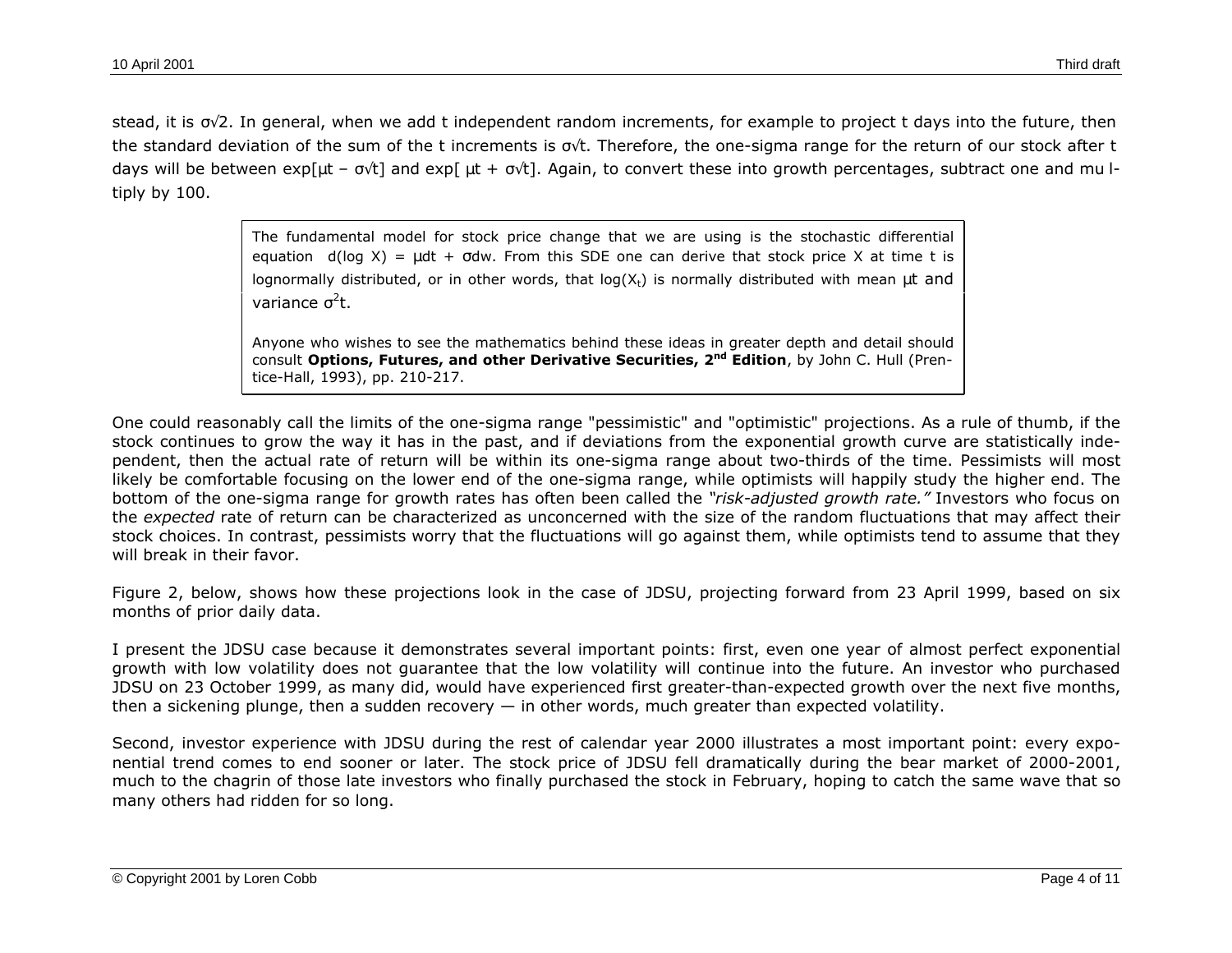The JDSU case illustrates a third and more subtle phenomenon as well: serially correlated disturbances. Once JDSU had broken the pattern and diverged from its pure exponential trajectory, it engaged in quite a substantial excursion. In plain English: *large external disturbances tend to endure longer than one might expect, sometimes much longer.* The formulas used here to project the one-sigma range do **not** take into account the possibility of serially correlated disturbances; instead they assume that all disturbances are independent. The appropriate statistical correction is not difficult, but it lies outside the scope of this paper. Meanwhile, it would be fair to assume that the calculated one-sigma ranges are not quite as broad as they ought to be.

# **Screening Theory**

Screening for maximum projected growth in total return for a stock based on an exponential growth model is really not appropriate for the majority of stocks, because most simply do not grow exponentially. Some are cyclical, some are too sensitive to the overall market, others grow only sporadically, with sudden news-induced lurches upward, and yet others grow simply because their market prices have become noticeably low compared to their intrinsic values. Many investors make very satisfactory profits while ignoring the small subset of stocks that are growing exponentially. The following screening theory is not intended to be understood as a general theory of investing. Instead it is much less ambitious, trying only to deduce from first principles how to locate those stocks whose growth is so regular and exponential as to provide substantial confidence that investing will be prove to be profitable.

Partly because there are so many different ways in which stocks grow, there is no universal "prediction formula" that can predict the growth rate of a stock based on its fundamental characteristics, its history of price changes as illustrated on a chart, and on the characteristics and behavior of the larger market. Instead, experience teaches that one must first focus on a welldefined segment of the market, and search within this segment for stocks likely to perform well. Even within a severely restricted and homogeneous segment, however, the search for a useful price prediction formula almost always fails. The likely reason for this failure, I believe, is that the proportion of stocks within the segment that actually grow substantially almost always turns out to be small compared to the total number of stocks in the segment, thus having too little leverage in the regression analysis to account for much.

The alternative is to search for stocks within the segment that occupy extreme positions with respect to one or more variables, in the hope that these extreme stocks will also exhibit unusual growth characteristics. For example, one could look within the segment of small capitalization stocks with positive recent growth and earnings for those particular stocks that have the greatest growth rates. This general technique is called "screening."

Why does screening work, when highly sophisticated statistical prediction methods fail? I believe, though I cannot prove, that there are mathematical reasons why screening has been successful. Because they are rooted in geometry and topology, these reasons are easy to explain and comprehend through the use of pictures.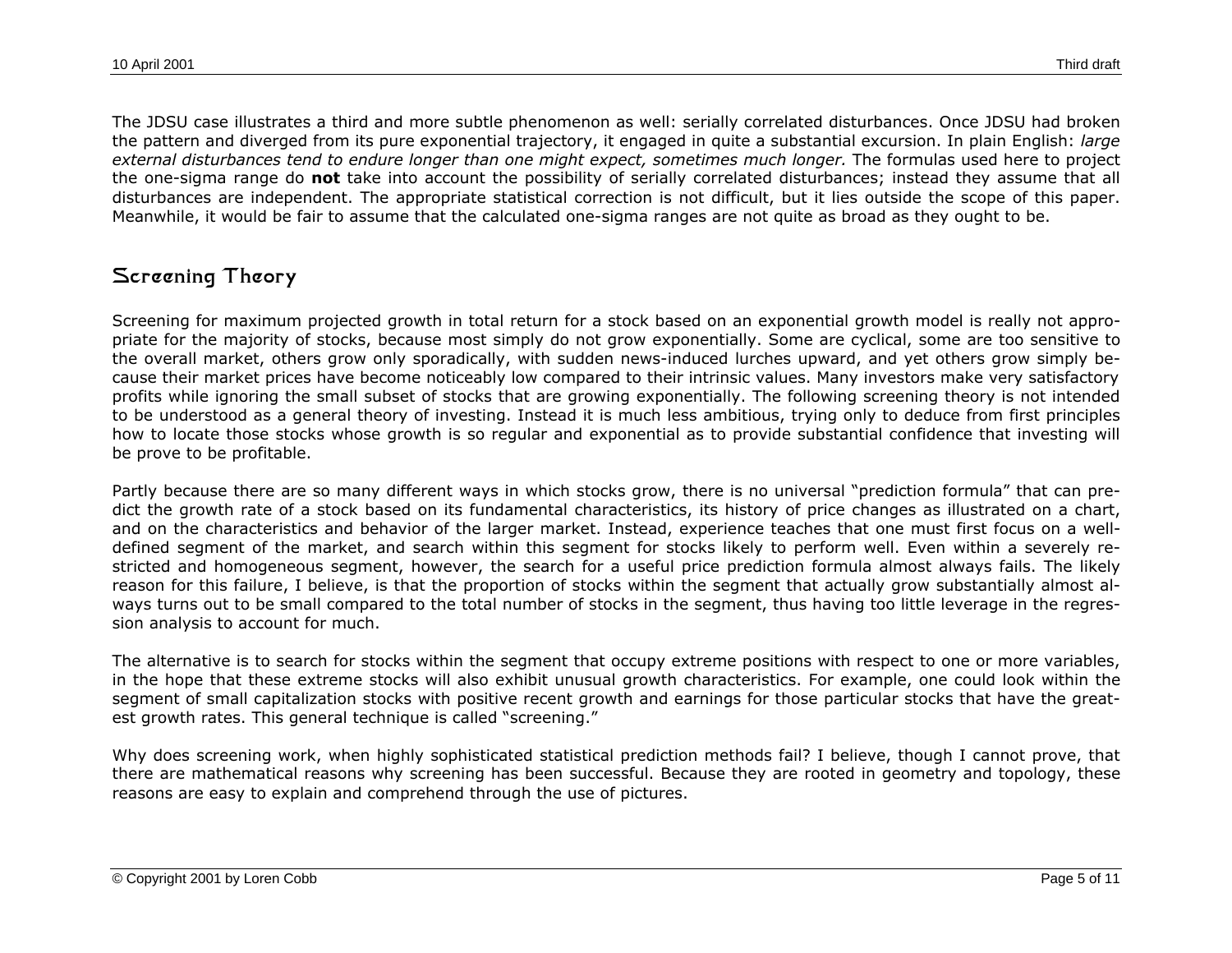Suppose that we were supermen who could visualize space in any number of dimensions, not just the conventional three. Then we could "see" stock growth potential as a function of many different variables simultaneously. It would like look a surface, and our task as investors would be to find the highest point on the surface. Not being supermen, unfortunately, our ability to visualize this hypersurface of growth potential is sadly constrained. We can see only three-dimensional sections of the surface, one at a time, each looking something like Figure 3. In the middle of the figure, representing stocks of average characteristics, we expect to see average growth. If we are lucky in our choice of variables to examine, we may see possibilities for optimizing growth as we look to the extremes of one or more variables.



**Figure 3**: Optimizing growth in two dimensions.

There are two geometries that are simpler and more likely than any others, and they are illustrated in Figure 3, along the two horizontal dimensions depicted by green arrows. In either case, the optimum will lie somewhere along the boundary of the figure. Our task is to move from the middle out to the boundary in steps that will take us to somewhere near the optimum. Screening works because that is exactly what it does: by sorting our set of stocks according to a variable and then focusing on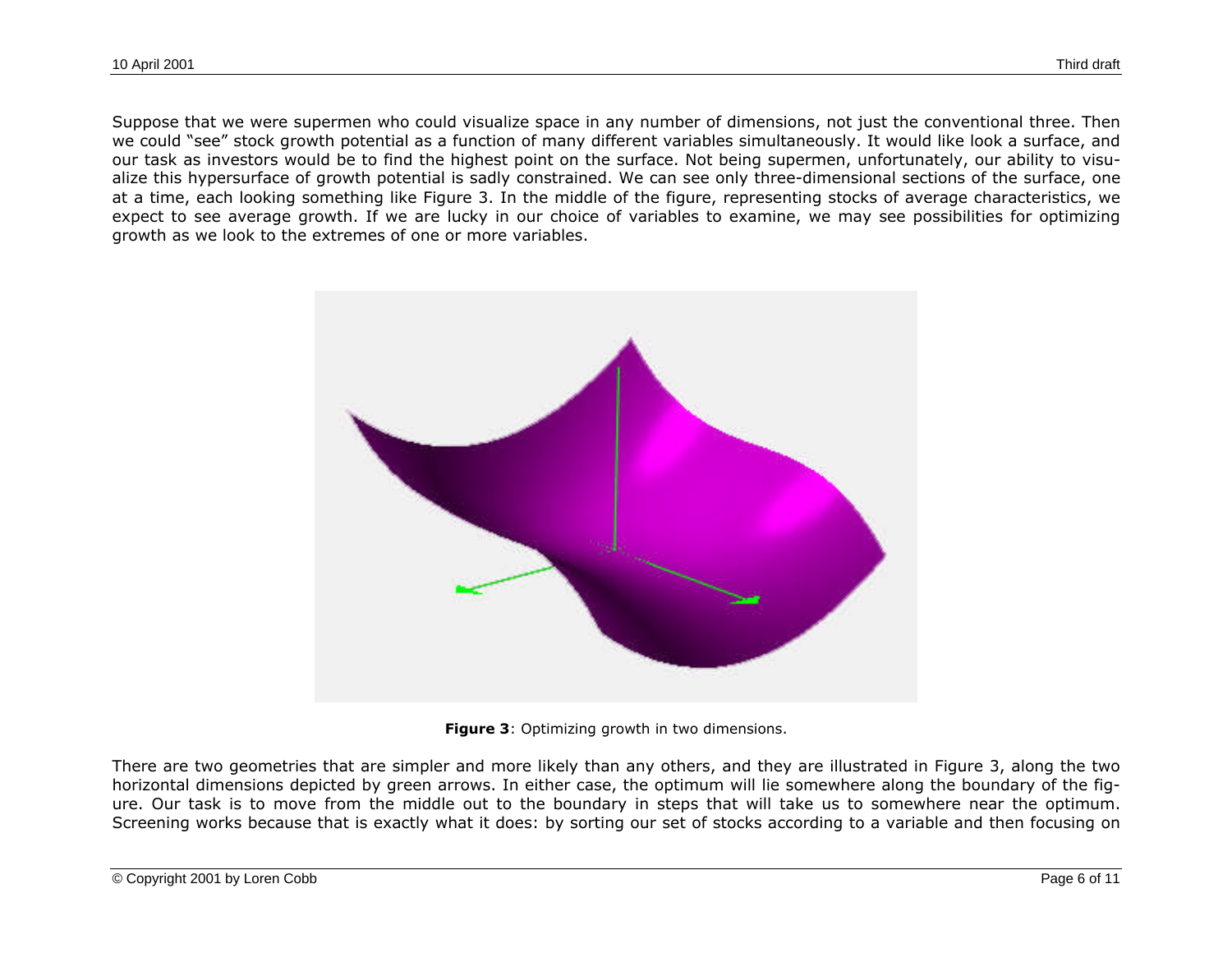the extreme cases in the sort, we have moved our focus towards the boundary of the surface in Figure 3, along the dimension that corresponds to the variable on which we did the sort. In some cases there might be an optimum that is not located on the boundary — these are the cases where screening methods fail, and a completely different approach is required.

# **Screening for Exponential Growth**

It is clearly not sufficient merely to screen for high growth rates, because we also need predictability. The fundamental idea behind the Exponential Growth family of screens is this: *by sorting stocks according to an index of growth that penalizes stocks with high volatility, we can select those high growth stocks that will grow more reliably*. If the two dimensions in Figure 3 are growth rate (backwards along the green arrow from lower right to upper left) and volatility (forwards along the arrow from upper right to lower left), then an index that combines the two is designed to move diagonally towards the peak in the rear.

There are in fact many ways that growth can be penalized for volatility. The simplest (and therefore always the natural starting point) is a simple subtraction process. This is another version of an old idea: risk-adjusted growth. Just as earlier we spoke of an "optimistic" and a "pessimistic" view of anticipated fluctuations in stock price, we can also rate the degree of risk-adjustment in our index by the amount of volatility that is added or subtracted from the growth rate. Here are the simple cases that have been studied thus far, with names that describe the risk tolerance of their users:

- 1. *Risk-Averse:* subtract twice the volatility.
- 2. *Pessimist:* subtract the volatility.
- 3. *Risk-Neutral:* do not adjust for volatility.
- 4. *Optimist:* add the volatility.

The Risk-Neutral case is equivalent to the standard "Relative Strength" screens of Mechanical Investing. The Optimist case is almost certainly for bull markets only, and may be most appropriate for those investors who love to gamble when their hands are hot and the gods are smiling. The rest of us will be more comfortable with some degree of cynical pessimism.

Here are specific details for the screening method:

1. Start with historical data, D trading days into the past, for a set of N stocks. Take the logarithm of the daily closing stock prices (with possible additions for dividends).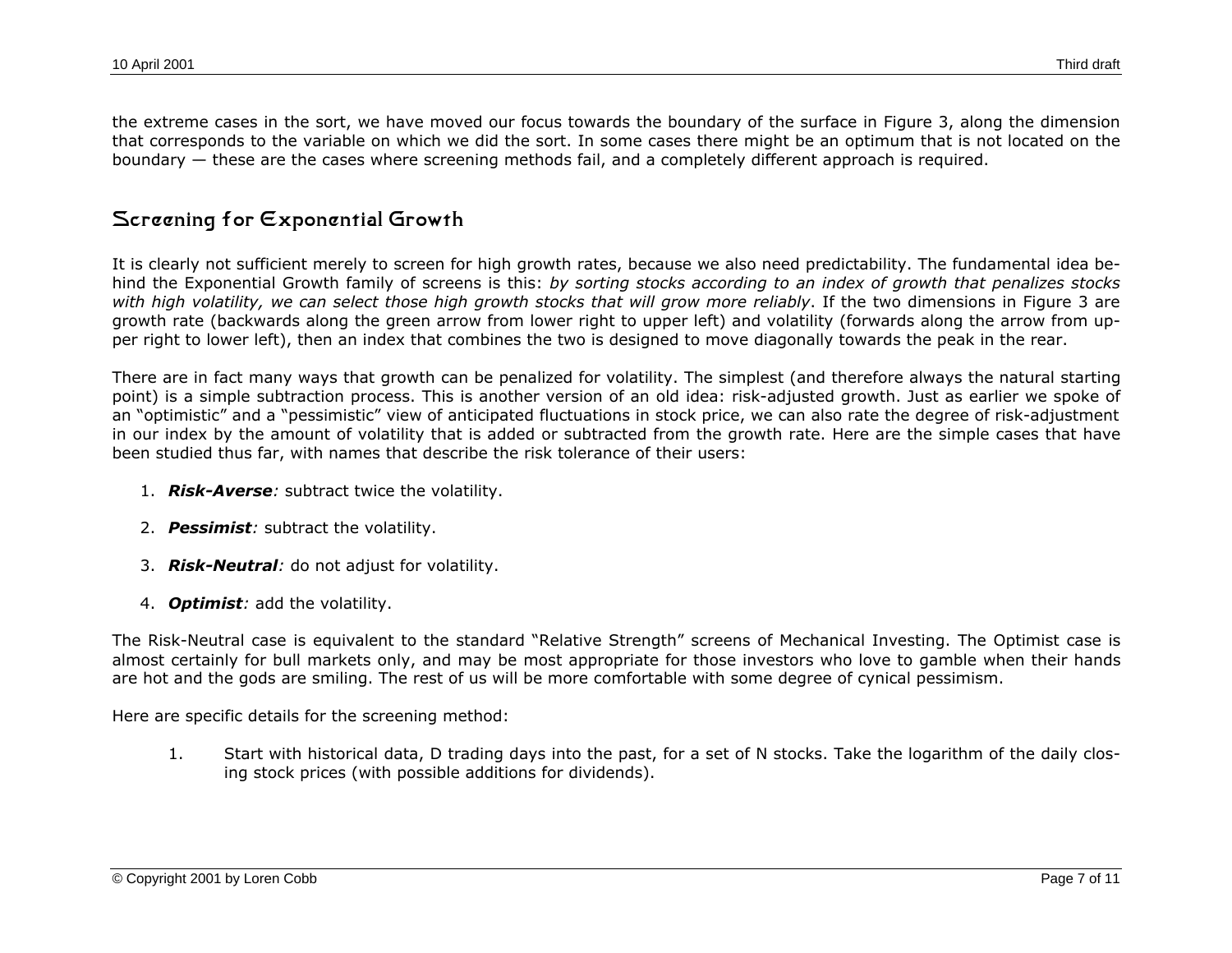- 2. Compute the growth rate of each stock, using either mean daily increase in log price (the "XG" method), or the regression slope of log price as a function of time (the method developed and researched by BarryDTO under the name Regression Relative Strength, or "RRS").
- 3. Compute the historical volatility of each stock. Volatility is defined as the standard deviation of the daily increases in log price of the stock.
- 4. Choose a forward projection time in days, called P, and convert the mean and volatility to this time period (i.e. multiply the mean by P, and the standard deviation by the square root of P).
- 5. Compute your preferred risk-adjusted index of mean growth, by subtracting a suitable multiple of the volatility from the mean growth.
- 6. Sort all stocks by this index. Proceed, as with any other MI screen, to purchase equal dollar amounts of the top K stocks in the sort. Hold for a specified period of time, then rebalance.

Given the heavy requirements in this method for historical data retrieval and statistical analysis, an automated approach is an urgent necessity. William Lipp has written an Excel spreadsheet that can be used to carry out this chore, as described in the next section.

| For every symbol & date in cols A&B, 260 trading days of Yahoo data will copied to the Calcul<br>Then the Calculate sheet will be populated, and the results copied here. Calculate can be ch |            |          |                                   |        |            |            |          |          |  |
|-----------------------------------------------------------------------------------------------------------------------------------------------------------------------------------------------|------------|----------|-----------------------------------|--------|------------|------------|----------|----------|--|
| Recalc & Rank is the same as "Recalculate" then paging to                                                                                                                                     |            |          |                                   |        |            |            |          |          |  |
|                                                                                                                                                                                               |            | Trade    | log(e) of Total Return<br>Closing |        |            |            |          |          |  |
| Symbol                                                                                                                                                                                        | End Date   | Date     |                                   | Price  | 63 days    | 126 days   | 189 days | 252 days |  |
| AAS.                                                                                                                                                                                          | $1-Feb-01$ | 1-Feb-01 | S.                                | 47.500 | 0.29481    | 0.57536    | 1.28919  | 0.92954  |  |
| <b>ABFS</b>                                                                                                                                                                                   | $1-Feb-01$ | 1-Feb-01 | \$.                               | 20.563 | 0.86531    | 0.71162    | 0.61779  | 0.53856  |  |
| <b>AEOS</b>                                                                                                                                                                                   | $1-Feb-01$ | 1-Feb-01 | \$.                               | 37.250 | 1.91417    | 2.17719    | 1.66218  | 0.61310  |  |
| <b>ALSI</b>                                                                                                                                                                                   | 1-Feb-01   | 1-Feb-01 | S.                                | 29.813 | 0.37789    | 1.12343    | 0.96104  | 0.76484  |  |
| AMCC                                                                                                                                                                                          | 1-Feb-01   | 1-Feb-01 | \$.                               | 70.125 | $-0.19482$ | $-0.01244$ | 0.29248  | 0.52534  |  |
| <b>APOL</b>                                                                                                                                                                                   | $1-Feb-01$ | 1-Feb-01 | \$.                               | 36.625 | 1.40271    | 0.77709    | 0.92875  | 0.83336  |  |
| AW.                                                                                                                                                                                           | 1-Feb-01   | 1-Feb-01 | S.                                | 15.100 | 1.88001    | 0.92681    | 1.23058  | 0.95468  |  |
| AZA                                                                                                                                                                                           | 1-Feb-01   | 1-Feb-01 | \$.                               | 40.780 | 0.05233    | 0.42716    | 0.82476  | 0.77035  |  |

**Figure 4**: A portion of the **Main** sheet.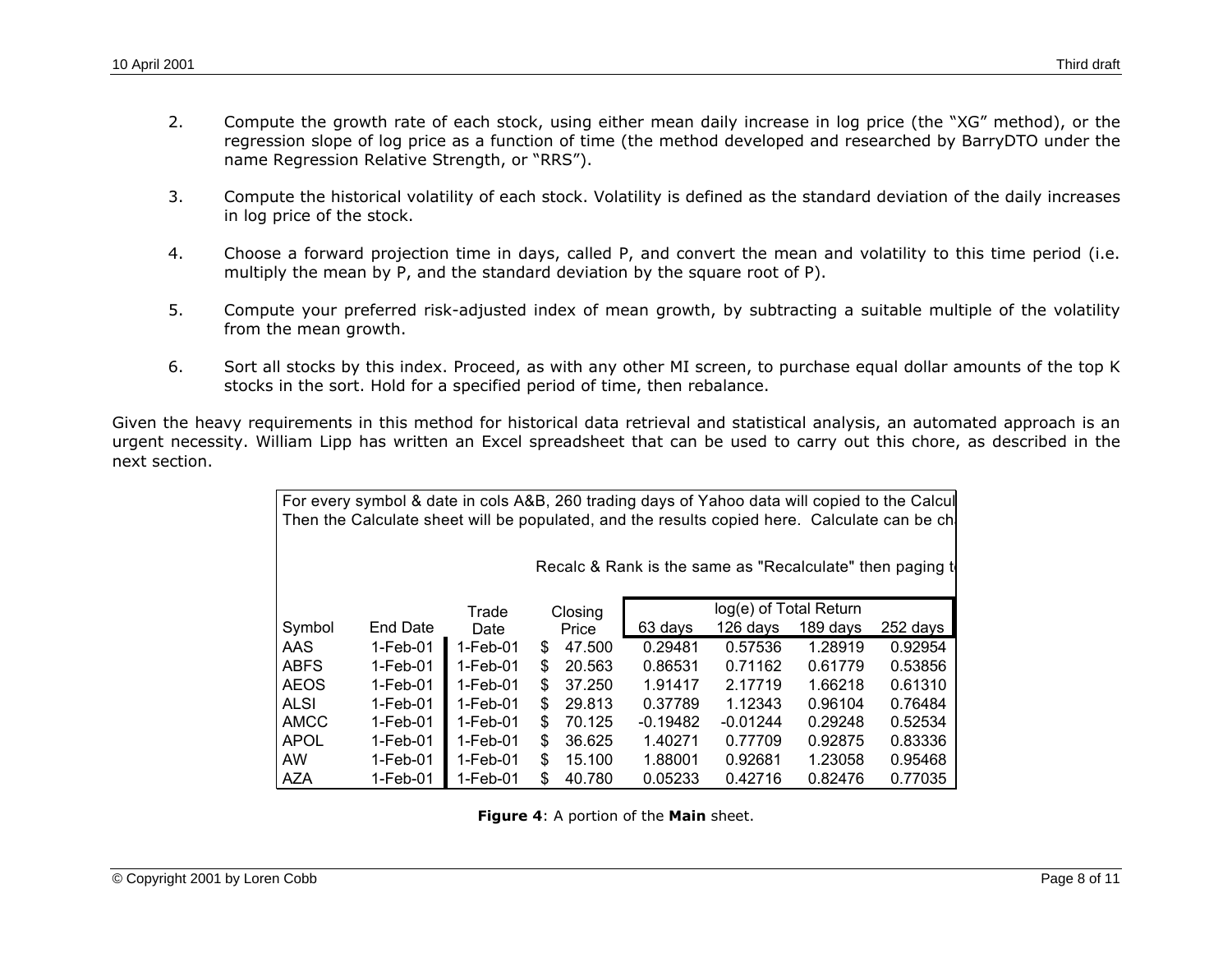### **William Lipp's XG\_RRS Spreadsheet**

The XG\_RRS spreadsheet was designed and written by William Lipp to give mechanical investors an easy and flexible way to perform their own screening using the general principles and methods of the Exponential Growth theory. It may also be used for backtesting, but limitations in the Yahoo Historical Quote database will prevent backtesting beyond two or three years in the past. Figure 4, below, shows a small portion of the Main sheet in this spreadsheet.

#### *Basic Instructions:*

- 1. Because the XG\_RRS spreadsheet downloads historical quotes from the web-based Yahoo Historical Quote facility, your computer must be connected to the internet.
- 2. In the first column of Main sheet, list all of the stock symbols in your screening universe.
- 3. In the second column, specify the last date for which historical quotes are to be obtained.
- 4. Click the **Recalculate** button, found in the upper left-hand corner of the Main sheet. As each vector of historical quotes is downloaded and analyzed, the corresponding row of the spreadsheet will be populated with statistical results. This will take several minutes for 100 stocks.
- 5. Move to the Rankings sheet, and click the **Rank** button. This dialog appears:

| <b>Select Rank Method</b> |                       |  |  |  |
|---------------------------|-----------------------|--|--|--|
| Trend                     | Volatility            |  |  |  |
| $C$ 63 days               | $C$ 63 days           |  |  |  |
| <sup>6</sup> 126 days     | <sup>6</sup> 126 days |  |  |  |
| $C$ 189 days              | $C$ 189 days          |  |  |  |
| 252 days                  | 252 days              |  |  |  |
|                           | Cancel                |  |  |  |
|                           |                       |  |  |  |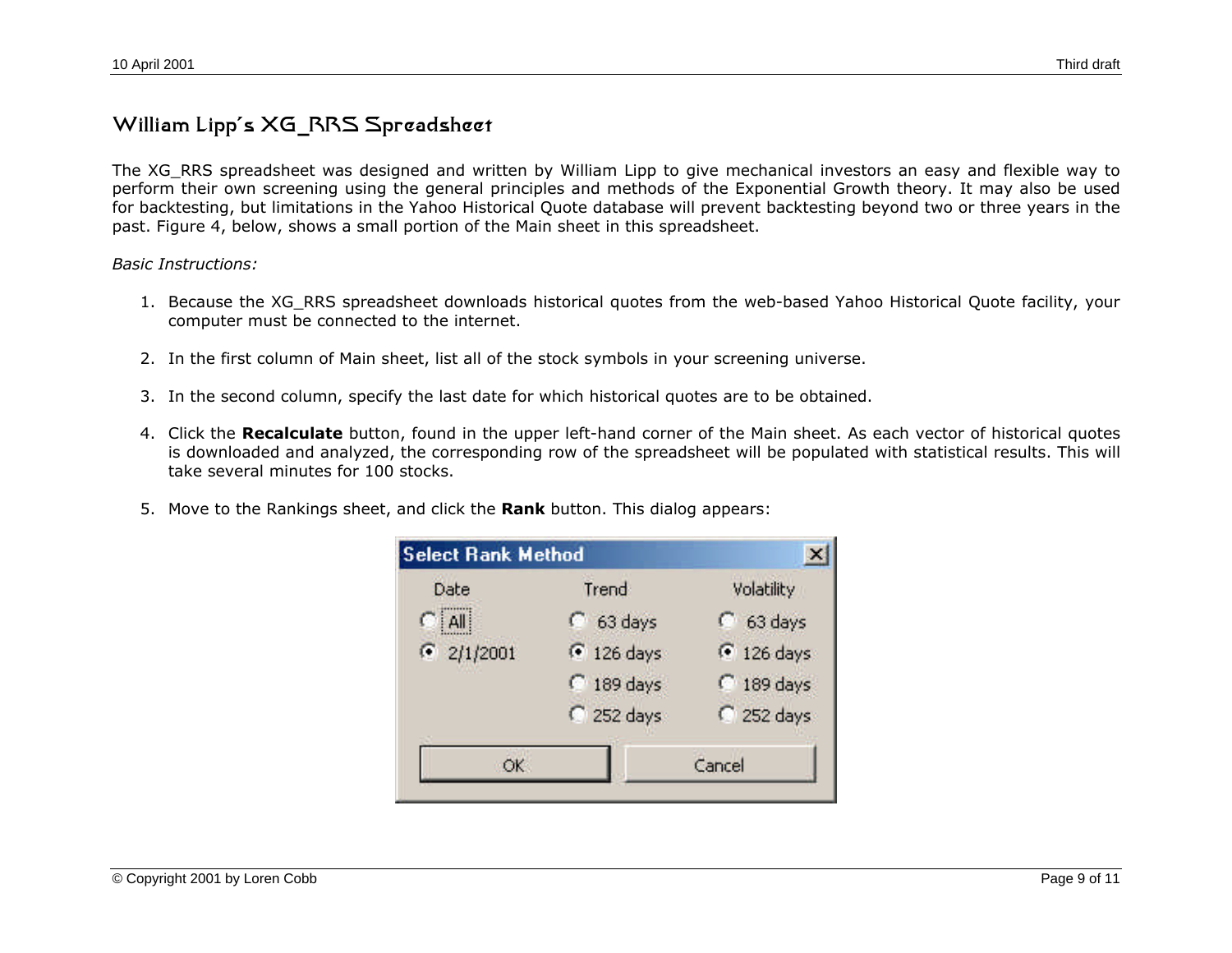- 6. Click the **All** radio button only if there are multiple dates for the same stock listed in the Main sheet (an unusual but possible circumstance). Generally all stock histories will end on the same date, which will be specified in the second radio button.
- 7. Click the appropriate radio button for the number of days in the past over which to calculate the mean rate of growth (labeled "Trend").
- 8. Click the appropriate radio button for the number of days in the past over which to calculate the historical volatility.
- 9. Click the **OK** button to generate the rankings, which will appear on this sheet. These rankings are generated by sorting on risk-adjusted projected annual growth.

The spreadsheet was designed to be easily modified for research purposes by wizards who are proficient in Excel. For example, alternative measures of historical volatility or the rate of growth can be introduced, without even modifying any of the Visual Basic programming — only some spreadsheet formulas would need to be changed. Similarly graphs and charts could be added, without too much difficulty.

#### **Interpreting the Results**

Exponential Growth screens use projections to make their rankings, and projections are troublesome to interpret correctly the human mind always wants predictions instead. Projections are not predictions! To make a prediction from a projection, all of its assumptions must be given. Thus a defendable prediction statement based on a use of the XG\_RRS spreadsheet might read as follows:

"If the price of ADCT continues to grow along the estimated exponential path that it followed during the six months prior to 9 June 2000, with the same level of volatility, and if nothing in the market or the internals of ADC Telecomm occurs which might change the growth dynamic, then the graph of the price of ADCT over the next year will fall within the one-sigma range (growth rates between 185% and 802%) about two-thirds of the time."

The three huge caveats in this statement are the preliminary "if" conditions. Unfortunately, the chances are excellent that **none** of these conditions will be fulfilled, thus invalidating the entire prediction. It is an error to suppose that the probability statement at the end covers these contingencies. It does not  $-$  it only covers the normal fluctuations expected on the basis of the observed historical volatility. The probability statement applies only if all three preliminary conditions hold, and they may well not hold. Therefore, it is best not to try to make predictions out of these projections.